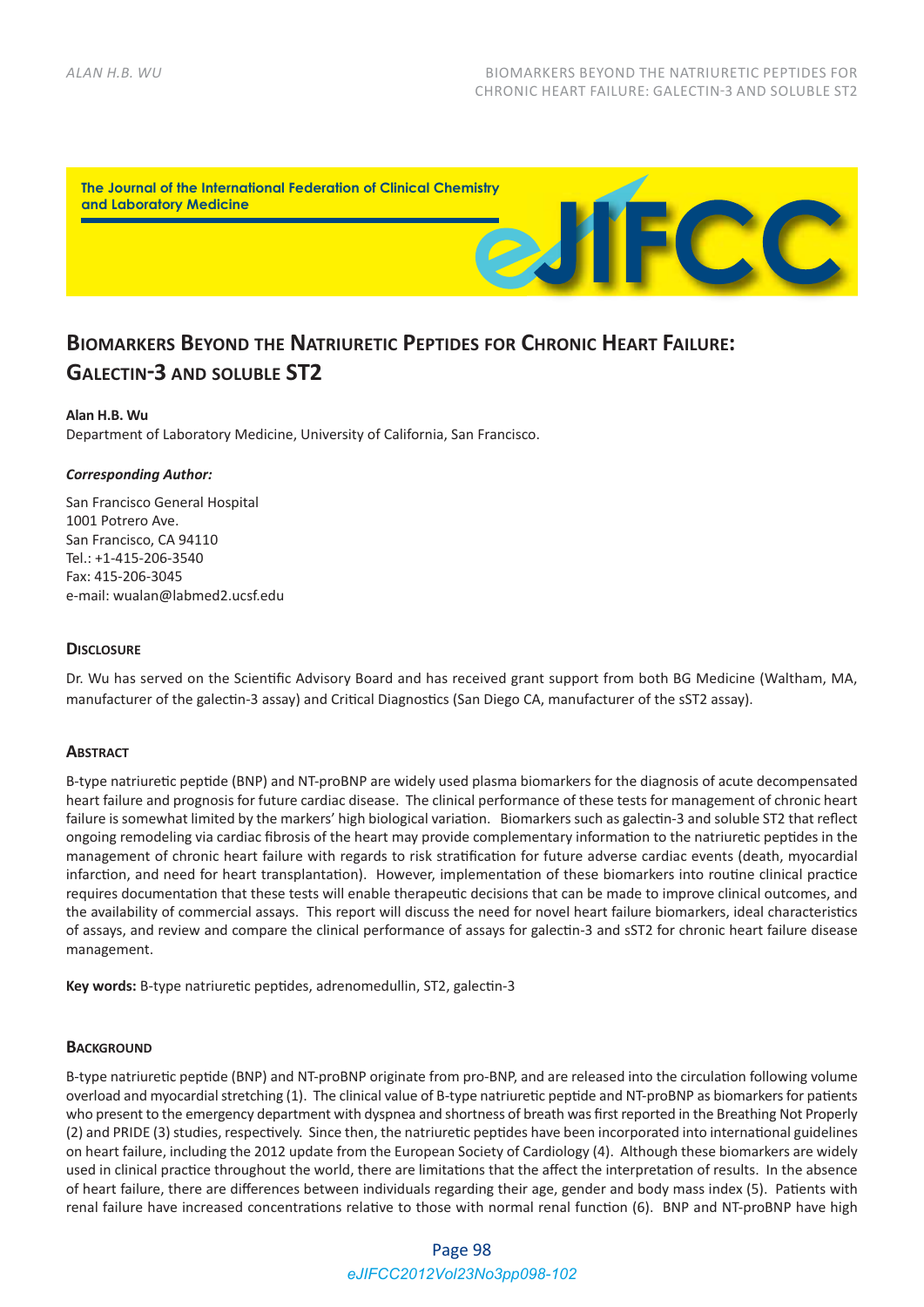intra-individual biological variation resulting in relatively high values for reference change values (RCV) (7). The RCV is an important attribute for biomarkers where serial testing is needed as this value indicates the degree of change in test results needed to exceed variations observed in the blood of healthy individuals (8). Any change below the RCV could be due to normal variation and not disease progression or improvement. Ideally, biomarkers used for monitoring chronic heart failure should have low biological variation so that changes in serial results reflect disease progress or improvement. For use in managing chronic heart failure, data on long‐term variation, i.e., weeks and months, is relevant. Using the standard statistical approach, Fokkema et al. reported week‐to‐week RCV of 113% and 98% for BNP and NT‐proBNP, respectively, considerably higher variation than what is observed hour‐by‐hour or day‐to‐day (9) or for cardiac troponin I (10) or T (11). It should be noted that for markers that do not produce a parametric distribution, logarithmic conversion is needed resulting in the production of different RCV values depending on whether the next result in a series is increasing or decreasing.

Chronic heart failure is the consequence of patients suffering acute coronary syndrome and/or acute decompensated heart failure. Long-standing hypertension is also a common etiology. Chronic heart failure is a characterized by an insufficient delivery of blood from the heart to the body to meet metabolic needs. Systolic heart failure is caused by decreased ejection of blood the left ventricle of the heart. Diastolic heart failure is inadequate filling of the ventricle from the left atrium. Treatment for heart failure is focused on maintaining fluid balance, increasing ventricular output, maintenance of heart rhythm, inhibiting cardiac remodeling, and heart transplantation as a last resort. Due to the limitations as described above, the natriuretic peptides are not widely used in clinical practice and have not been adopted into clinical practice guidelines for monitoring the success of chronic heart failure treatment. There is therefore a need for identifying novel heart failure biomarkers. Previously in this Journal, Malinowski et al. reviewed 6 novel biomarkers of cardiac hypertrophy (12). The value of these markers in regards to therapeutic selection was not discussed however, and will be emphasized in this work specifically for galectin‐3 and sST2.

### **IDEAL CHARACTERISTICS OF NOVEL BIOMARKER ASSAYS FOR CHRONIC HEART FAILURE**

There are several ideal characteristics of a biomarker that are needed for use in managing patients with chronic heart failure. The marker should not be overly influenced by changes that occur during the acute phase of decompensated heart failure or acute coronary syndromes. Instead, changes in the concentrations of biomarkers should reflect chronic disease progression or improvement. Clinical research in chronic heart to date has focused on proteins that are released as part of the pathophysiologic process of chronic heart failure, especially remodeling by chronic inflammation, apoptosis, and cardiac fibrosis. Chronic inflammation plays a role in immobilizing leukocytes and macrophage to the site of damage and releasing myeloperoxidase and matrix metalloproteinases which subsequently degrade protective collagen layers. Significant conversion of viable myocardial cells to non‐functioning apoptotic or fibrotic tissue is a predictor of decreased contractility and myocardial dysfunction. The success of novel biomarkers of heart failure will be linked to the early detection of these events. It is likely that increases in the levels of these markers during a non‐acute phase of the disease would indicate disease progression.

While prediction of adverse outcomes is important, there must be therapies that can be given to patients to reduce the rate of adverse events. Laboratory tests that decrease in levels in response to successful therapy over time might suggest therapeutic benefit. An ideal attribute is to find a "companion laboratory test" that is directly linked to a therapy and be predictive of therapeutic success. While there are tests to anticancer therapies that are co-approved by the US Food and Drug Administration (FDA), e.g., her2/neu for trastuzumab treatment of breast cancer (13), companion cardiac biomarkers do not exist for cardiovascular disease at the moment.

Given the widespread utilization of the natriuretic peptides today, the clinical performance of novel markers must complement or exceed the existing tests. It is unlikely that a test with equivalent performance will be sufficient for clinical laboratories to make a replacement. It is also advantageous to have new biomarkers that are approved by the either the FDA or the European CE Marking, or both. Finally, it is most useful if tests are available on automated immunoassay analyzers. While research enzyme‐ linked immunosorbent assays (ELISA) are acceptable and widely used for clinical trials, and the generation of research data and publications, ELISAs are not widely used by clinical laboratories. Alternatively, a test that is available on a point‐of‐care platform can be more readily acquired and put into use, even if the testing is conducted in the central laboratory by medical technologists.

### **NOVEL BIOMARKERS OF CHRONIC HEART FAILURE**

### **Galectin‐3**

Galectin-3 is a 29-35 kDa protein that is part of a family of 15 galectins. It is widely distributed in epithelial cells, fibroblasts, dendritic and inflammatory cells. Studies in a rat model have suggested that there is a causal role of galectin-3 in heart failure. Sharma et al. injected galectin‐3 into the pericardium and showed markedly increased left ventricular (LV) collagen and reduced LV dysfunction (14). In humans after acute myocardial infarction (AMI), increased galectin‐3 promotes collagen deposition and fibrosis formation. Extensive ischemic damage to the myocardium following AMI is the leading cause of heart failure. There have been numerous studies comparing the performance of galectin-3 against the natriuretic peptides in patients with chronic heart failure. In the study by Lok et al., 232 NYHA class III and IV heart failure patients were followed for 6.5 years (15).

# Page 99 *eJIFCC2012Vol23No3pp098-102*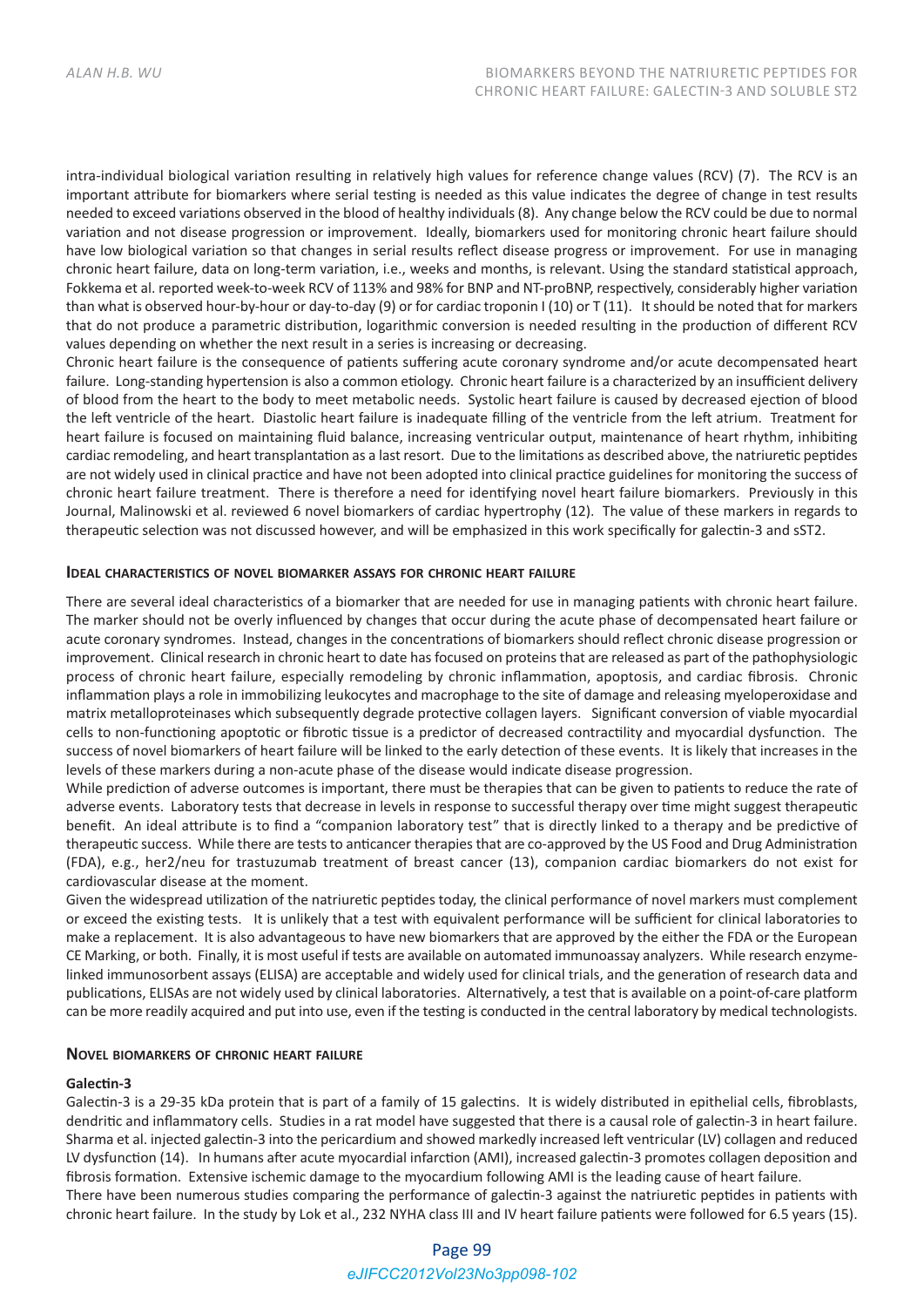The survival probability was under 40% in the highest galectin‐3 quartile. Patients who had both a high galectin‐3 and NT‐ proBNP had the worst outcomes. In the CORONA study, patients who exhibited an increase in galectin‐3 had the worst outcomes than those whose levels were stable or decreased, irrespective of the initial galectin level (16). Since the RCV for galectin‐3 at 63% is considerably lower than for BNP and NT‐proBNP (17), these preliminary data suggest that serial testing may be more useful for monitoring disease status than the natriuretic peptides.

Studies on the role of galectin‐3 in therapeutic monitoring have been published. In the CORONA, there was no benefit in treating chronic heart failure patients NYHA II-IV with rosuvastatin when the galectin-3 concentration was high (>19 ng/mL) (Figure 1), suggesting that the damage had already been done. However, for patients with a low galectin‐3 (≤19 ng/mL), there was improvement in clinical outcomes with use of this statin (18). Galectin-3 monitoring may be especially useful for heart failure treated with aldosterone antagonists, as these drugs block cardiac fibrosis, the stimulus for galectin‐3 release. The galectin‐3 assay has been approved by both the FDA and CE Mark and an ELISA is commercially available.

## **SOLUBLE ST2**

Soluble sST2 is part of the interleukin‐1 receptor family and consists of two isoforms. The gene that encodes sST2 was found to be up-regulated following a cardiac cell culture model that was subjected to mechanical overload (19). Subsequently, the role of ST2 was discovered. The ST2L is a receptor with interleukin‐33 (IL‐33) as it's ligand. Binding of IL‐33 to the ST2L has cardio‐ protective effects, such as reduced fibrosis, reduced hypertrophy, and preserved ventricular function. Soluble ST2 circulates in blood and is a decoy receptor. Binding of IL‐33 to sST2 reduces the availability of binding to ST2L thereby reducing the benefits of ST2L. Like galectin‐3, increased concentrations of sST2 are associated with cardiac fibrosis and remodeling and adverse cardiac outcomes.

In patients with chronic heart failure, sST2 provides synergistic incremental value to BNP/NT‐proBNP. Ky et al., examined soluble sST2 predicted death or heart transplantation among 1141 chronic heart failure patients (20). The combination of sST2 and NT‐ proBNP provided the highest area under the receiver operating characteristic curve while patients with an increase in both markers had the highest incidence of terminal heart failure requiring a cardiac transplant (Figure 2). As observed with galectin‐ 3, serial changes in sST‐2 is predictive of outcomes (Figure 3) (21). Tobias et al. measured sST2 levels at presentation and two days after a presentation of acute heart failure (22). Patients who died during the follow‐up period had lower decrease in sST2 levels on day of their presentation than survivors (median change ‐18% vs. ‐37%, respectively). These investigators showed that a decrease in sST2 of ≥50% was indicative of therapeutic success with diuretics and beta blockers resulting in better survival than the group of heart failure patients who either had a decline of between 25‐50% or who had a marginal decline or increase in serial sST2 results.

The RCV for sST2 at 29.8% is very low among all of the cardiac biomarkers studied to date (23), justifying the serial cutoffs used in the various clinical trials. The low RCV of sST2 increases the utility of serial measurements relative to markers that have a higher RCV (e.g., BNP). sST2, unlike the natriuretic peptides, has also been shown to be minimally influenced by renal dysfunction (24). The sST2 assay on an ELISA format has been cleared by the FDA and CE Mark.



#### **Figure 1**

Probability of suffering an adverse event for patients with chronic heart failure according to galectin‐3 levels and treated with rosuvastatin. Statistical difference was only observed for patients with low galectin‐3. Used with permission from Oxford University Press. Gullestad et al. Eur Heart J 2012; doi:10.1093/eurheartj/ehs077.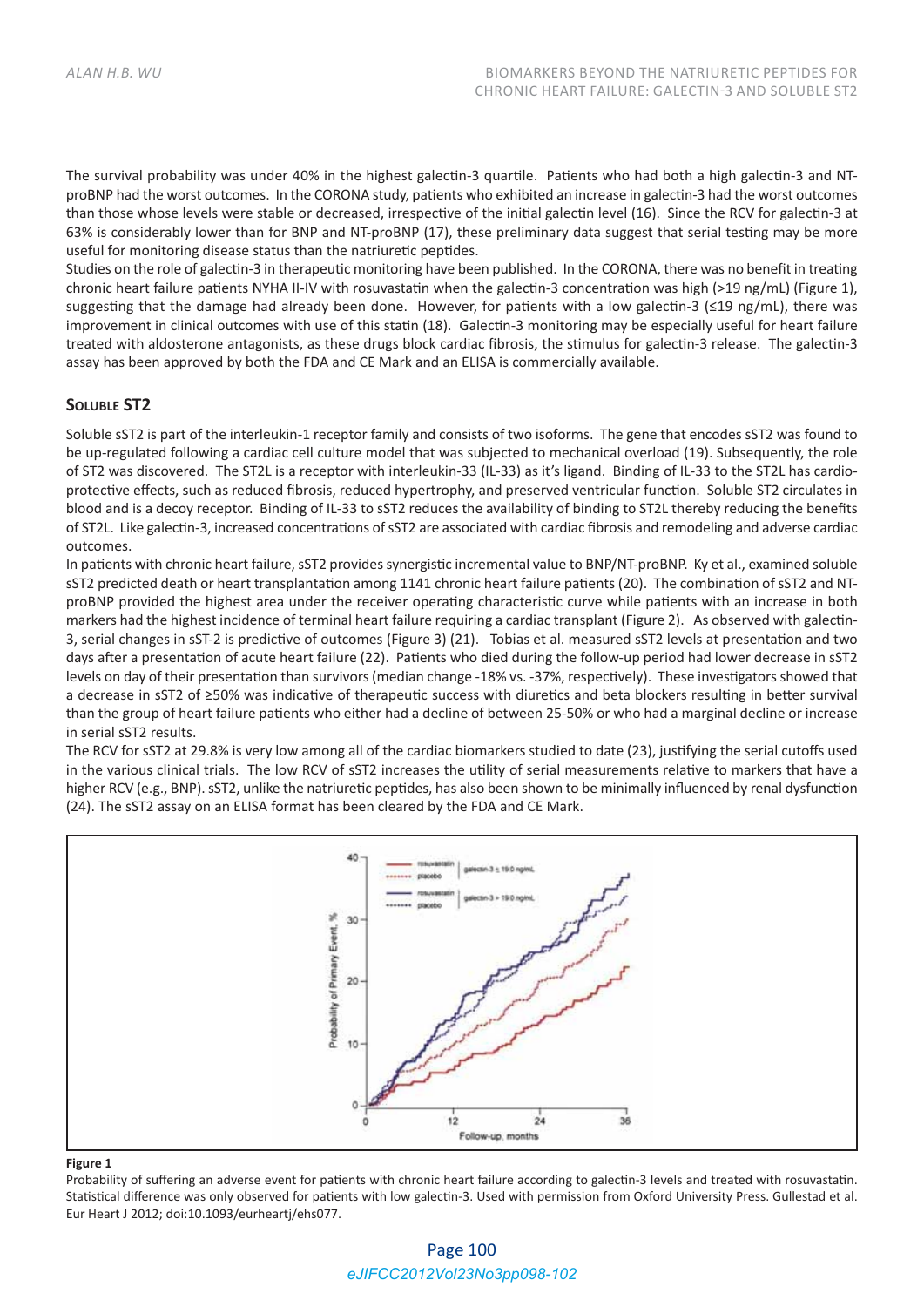

#### **Figure 2**

Comparison of sST2 and NT‐proBNP for transplant‐free survival of patients with chronic heart failure. Used with permission from Ky et al. Circ Heart Fail 2011;4:180‐7.



### **Figure 3**

Change in sST2 predicts clinical outcomes. Used with permission from Elsevier Science Boisot et al. J Cardiac Fail 2008;14:732‐8.

### **DISCUSSION**

There was a debate some twenty years ago about the advantages and disadvantages of cardiac troponin T vs. I for diagnosis of acute coronary syndromes and risk stratification for future adverse cardiac events. The availability of these tests was limited according to the access of the clinical laboratory to manufacturers of automated immunoassay analyzers. While there were some differences in the analytical sensitivity and specificity, and absolute biomarker results are not interchangeable between the biomarkers, the clinical value of both tests are largely equivalent. One decade ago, another debate was launched regarding the attributes of BNP versus NT‐proBNP. It is largely accepted that the results of these biomarkers are largely equivalent for diagnosis of acute decompensated heart failure and risk stratification for future adverse cardiac events. For both the troponins and the natriuretic peptides, it is unnecessary for a clinical laboratory to offer both tests on the same patient population.

The next generation of debate among cardiac biomarkers may be between galectin‐3 and sST2 for chronic heart failure disease management. Both markers are indicative of fibrosis formation and remodeling and are indicators of adverse cardiac events independent to the natriuretic peptides. Their potential utility has been described in a several applications within heart disease including diagnosis and risk stratification for acute coronary syndromes, acute decompensated heart failure, and chronic heart failure. Given the existing prominence of troponin and the natriuretic peptide in the first two of these categories, it is likely that galectin-3 and sST2 will be most useful in chronic heart failure disease management. Therefore head-to-head comparisons

# Page 101 *eJIFCC2012Vol23No3pp098-102*